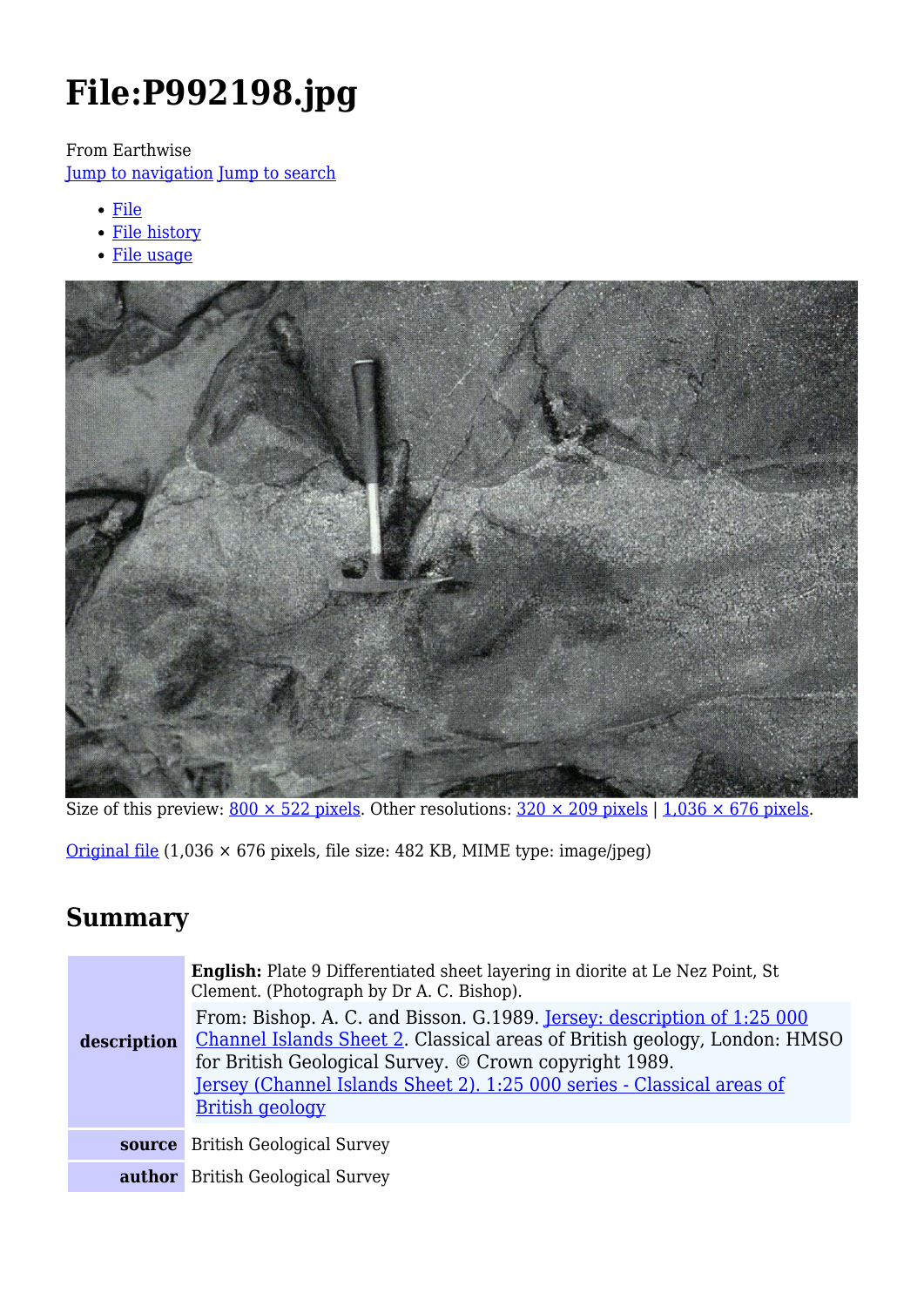## **Licencing**

{{subst:Custom license marker added by UW}}

Download of 1000 x 1000 pixel images is free for all non-commercial use - all we ask in return is for you to acknowledge BGS when using our images. Click our Terms and Conditions link below for information on acknowledgement text, and to find out about using our images commercially. **Copyright**

The images featured on this site unless otherwise indicated are copyright material of the UK Research and Innovation (UKRI), of which the British Geological Survey is a component body. The British Geological Survey encourages the use of its material in promoting geological and environmental sciences. The images may be reproduced free of charge for any non-commercial use in any format or medium provided they are reproduced accurately and not used in a misleading or derogatory context. Where any images on this site are being republished or copied to others, the source of the material must be identified and the copyright status acknowledged. The permission to reproduce UKRI protected material does not extend to any images on this site which are identified as being the copyright of a third party. Authorisation to reproduce such material must be obtained from the copyright holders concerned.

#### **Non-commercial Use**

Use of the images downloaded from this site and reproduced digitally or otherwise may only be used for non-commercial purposes, which are:-

- Private study or research for a non-commercial purpose
- Education for teaching, preparation and examination purposes

When using the images please credit 'British Geological Survey' and include the catalogue reference ('P Number') of the item to allow others to access the original image or document. Noncommercial users of the images from this site are restricted to downloading no more than 30 images, without seeking further permission from [enquiries@bgs.ac.uk](mailto:enquiries@bgs.ac.uk)

#### **Commercial Use**

For commercial use of these images for which higher resolution images are available, individual permissions and/or licences arrangements should be agreed by contacting [enquiries@bgs.ac.uk](mailto:enquiries@bgs.ac.uk) Commercial use will include publications in books (including educational books), newspapers, journals, magazines, CDs and DVDs, etc, where a cover charge is applied; broadcasts on TV, film and theatre; and display in trade fairs, galleries, etc. If you are in doubt as to whether your intended use is commercial, please contact  $enquiries@bas.ac.uk$ 

#### **Warranty**

Use of the images downloaded from this site is at the users own risk. UKRI gives no warranty as to the quality of the images or the medium on which they are provided or their suitability for any use.

#### **Ordnance Survey topography**

Maps and diagrams in Earthwise use topography based on Ordnance Survey mapping. The National Grid and other Ordnance Survey data ©Crown Copyright and database rights 2015. Ordnance Survey Licence No. 100021290 EUL.

### **File history**

Click on a date/time to view the file as it appeared at that time.

**Date/Time Thumbnail Dimensions User Comment**

current [12:30, 5 November 2019](http://earthwise.bgs.ac.uk/images/b/b7/P992198.jpg)



(482 KB)

[Scotfot](http://earthwise.bgs.ac.uk/index.php/User:Scotfot) ([talk](http://earthwise.bgs.ac.uk/index.php/User_talk:Scotfot) | [contribs](http://earthwise.bgs.ac.uk/index.php/Special:Contributions/Scotfot)) User created page with UploadWizard

You cannot overwrite this file.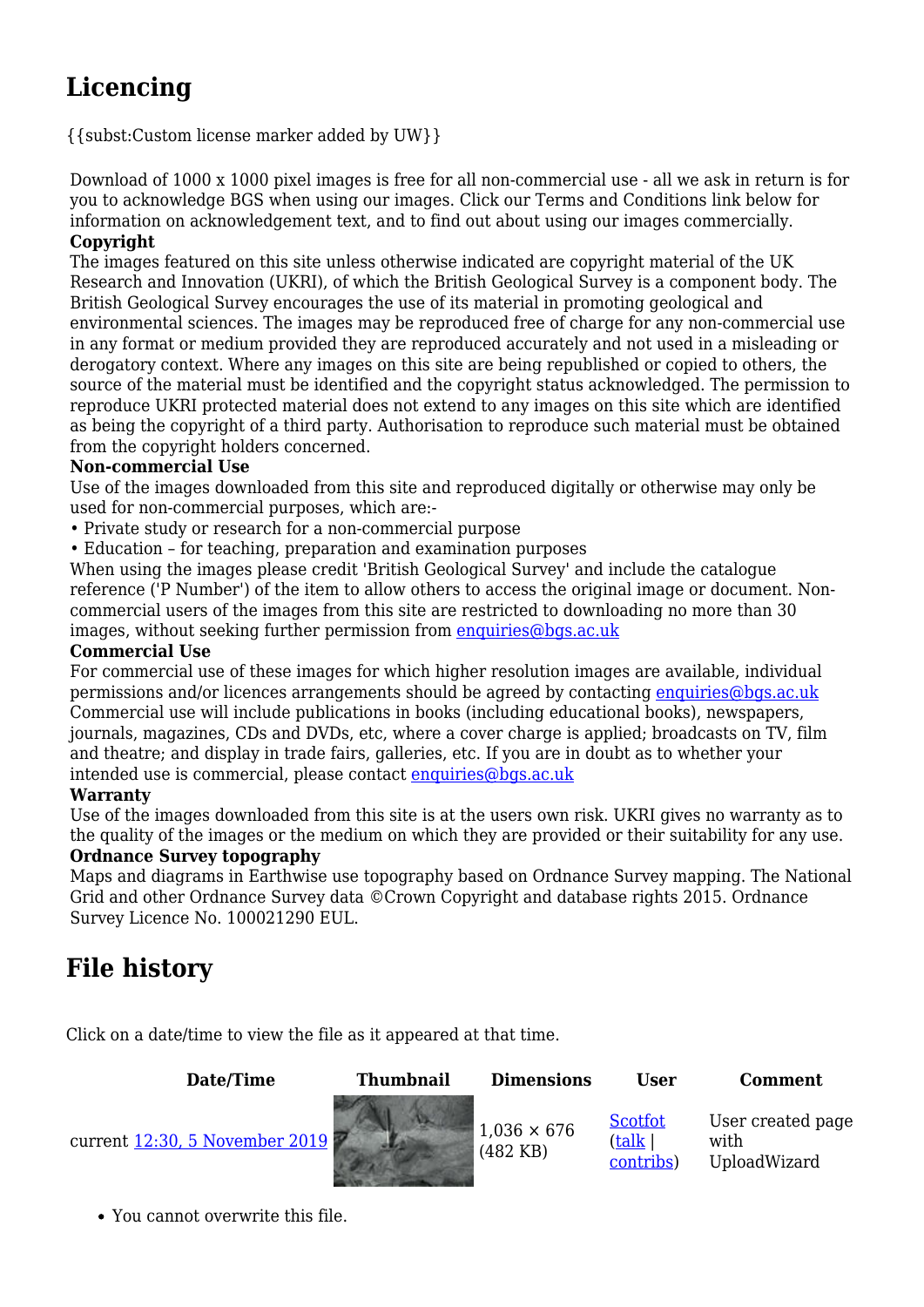### **File usage**

The following page links to this file:

• [Plutonic igneous rocks - Jersey: description of 1:25 000 Channel Islands Sheet 2](http://earthwise.bgs.ac.uk/index.php/Plutonic_igneous_rocks_-_Jersey:_description_of_1:25_000_Channel_Islands_Sheet_2)

Retrieved from ['http://earthwise.bgs.ac.uk/index.php?title=File:P992198.jpg&oldid=43373](http://earthwise.bgs.ac.uk/index.php?title=File:P992198.jpg&oldid=43373)' [Categories:](http://earthwise.bgs.ac.uk/index.php/Special:Categories)

- [License tags](http://earthwise.bgs.ac.uk/index.php/Category:License_tags)
- [Uploaded with UploadWizard](http://earthwise.bgs.ac.uk/index.php/Category:Uploaded_with_UploadWizard)

### **Navigation menu**

### **Personal tools**

- Not logged in
- [Talk](http://earthwise.bgs.ac.uk/index.php/Special:MyTalk)
- [Contributions](http://earthwise.bgs.ac.uk/index.php/Special:MyContributions)
- [Log in](http://earthwise.bgs.ac.uk/index.php?title=Special:UserLogin&returnto=File%3AP992198.jpg&returntoquery=action%3Dmpdf)
- [Request account](http://earthwise.bgs.ac.uk/index.php/Special:RequestAccount)

### **Namespaces**

- [File](http://earthwise.bgs.ac.uk/index.php/File:P992198.jpg)
- [Discussion](http://earthwise.bgs.ac.uk/index.php?title=File_talk:P992198.jpg&action=edit&redlink=1)

 $\Box$ 

### **Variants**

### **Views**

- [Read](http://earthwise.bgs.ac.uk/index.php/File:P992198.jpg)
- [Edit](http://earthwise.bgs.ac.uk/index.php?title=File:P992198.jpg&action=edit)
- [View history](http://earthwise.bgs.ac.uk/index.php?title=File:P992198.jpg&action=history)
- [PDF Export](http://earthwise.bgs.ac.uk/index.php?title=File:P992198.jpg&action=mpdf)

 $\overline{\phantom{a}}$ 

### **More**

### **Search**

Search  $\|$  Go